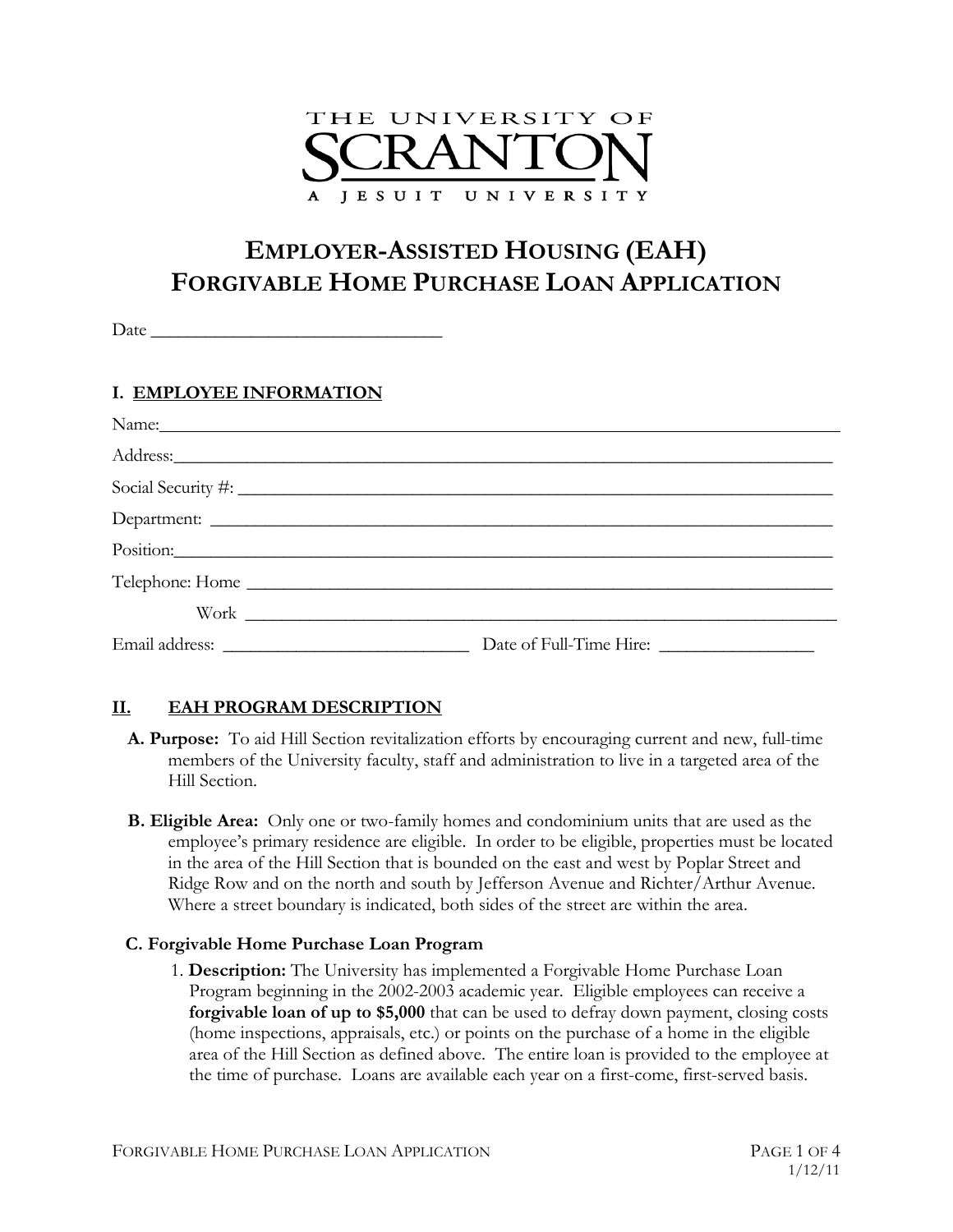- 2. **Eligibility:** All current and new full-time employees of the University who do not own a home in the eligible area.
- 3. **Forgivable Loan Amount:** Up to \$5,000
- 4. **Loan Forgiveness:** The University will forgive the loan according to the following schedule:

| Year One: One-third of the loan amount (on the first anniversary date of the   |
|--------------------------------------------------------------------------------|
| Promissory Note)                                                               |
| Year Two: One-third of the loan amount (on the second anniversary date of the  |
| Promissory Note)                                                               |
| Year Three: One-third of the loan amount (on the third anniversary date of the |
| Promissory Note)                                                               |
|                                                                                |

For example, assume that the employee closes on the purchase of a home in the eligible area on 1 June and chooses the full loan amount of \$5,000. This date (1 June) will be considered the anniversary date of the forgivable loan. On 1 June of the first anniversary date the University will forgive \$1,667 of the loan assuming that employee fulfills all the conditions of the program. On 1 June of the second anniversary date the University will forgive \$1,667 with the remaining \$1,666 forgiven on 1 June of the third anniversary date.

- 5. **Tax Consequences:** The employee is responsible for all tax consequences of the forgivable loan. Using the example above, if the employee chooses a loan of \$5,000 that begins on 1 June, on 1 June of the first anniversary date \$1,667 is forgiven. That \$1,667 will appear as income to the employee on his/her W-2 from the University for that year. It is subject to FICA and all other withholding taxes. The same would hold true for the \$1,667 that would be forgiven on the second anniversary date and the remaining \$1,666 that would be forgiven on the third anniversary date.
- 6. **Separation from the University:** Employees who leave University service prior to the conclusion of the three-year period are responsible for reimbursing the University for any remaining loan funds (prorated for partial years of service).

#### **III. PROPERTY INFORMATION**

Address Purchase Price  $\frac{1}{2}$  (attach copy of fully executed Property Purchase Contract) The Property is **[ ]** already built **[ ]** being built for me. The Closing Date is scheduled for \_\_\_\_\_\_\_\_\_\_\_\_\_\_\_\_\_\_\_\_\_\_\_\_\_\_\_\_\_\_\_\_\_\_\_\_\_\_\_\_\_\_\_\_\_\_\_\_\_\_\_ The Construction Completion Date is **[ ]** n/a **[ ]** scheduled for **I** am applying for Forgivable Home Purchase Loan in the amount of \$\_\_\_\_\_\_\_\_\_\_\_ (\$5,000 max)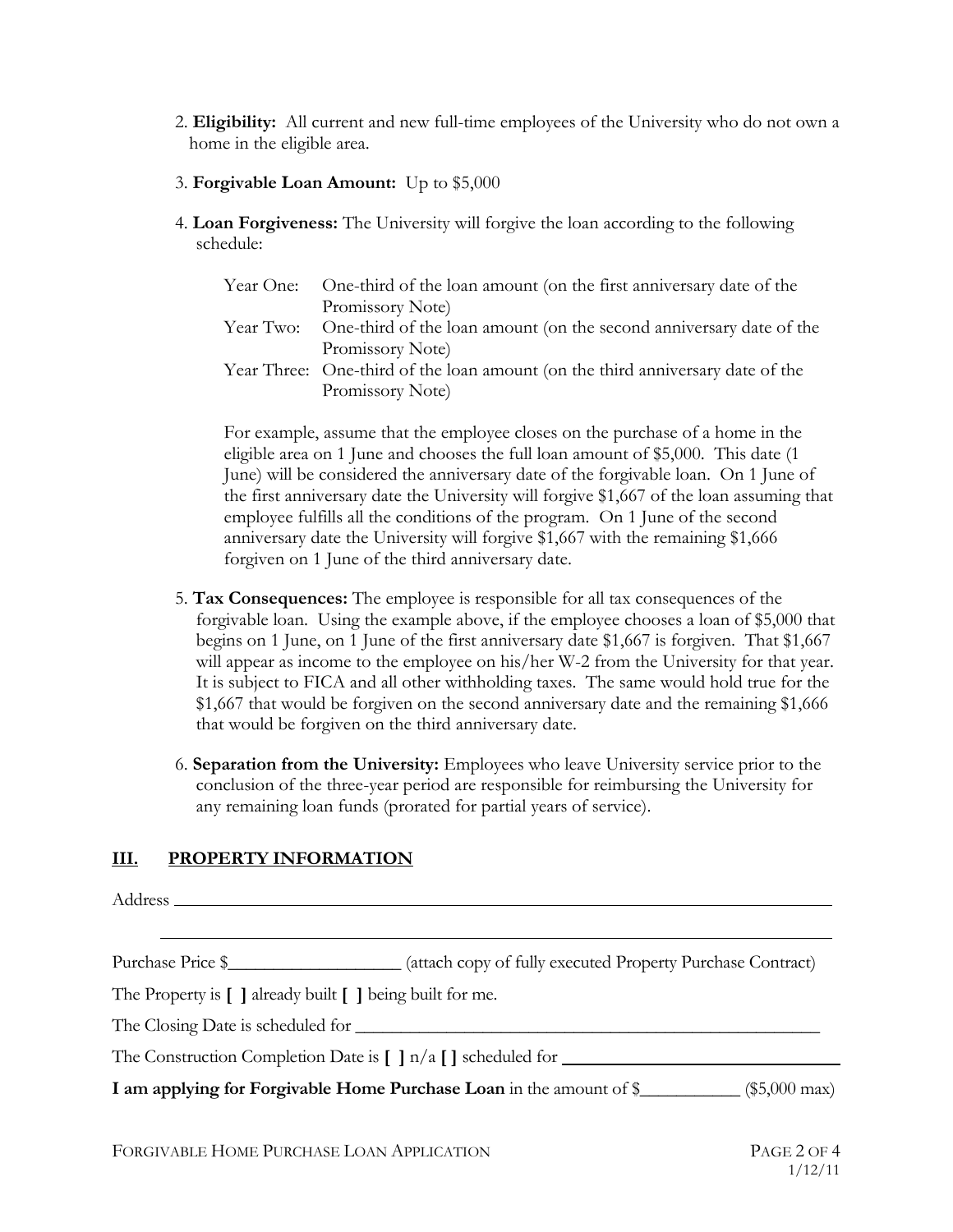## **IV. MORTGAGE LENDER INFORMATION (IF APPLICABLE)**

#### **V. REPRESENTATIONS**

I represent, promise and confirm that I am Eligible for the Forgivable Home Purchase Loan as described in Section II of this application. I represent, promise and confirm that:

| yes no | 1. As of the date of this Application, I am an employee in good standing with the University<br>and am not on probation.                                                                                                                                                                                  |
|--------|-----------------------------------------------------------------------------------------------------------------------------------------------------------------------------------------------------------------------------------------------------------------------------------------------------------|
| yes no | <b>2.</b> I have not received notice that my job is being eliminated or that I have been<br>terminated.                                                                                                                                                                                                   |
| yes no | 3. I do not have pending an application to participate in any voluntary<br>severance arrangement with the University.                                                                                                                                                                                     |
| yes no | 4. I will use the Loan proceeds only for the purpose(s) that are checked below:                                                                                                                                                                                                                           |
|        | <u>__</u> partial payment of the Property Purchase Price                                                                                                                                                                                                                                                  |
|        | __ closing costs on my Related Mortgage                                                                                                                                                                                                                                                                   |
| yes no | <b>5.</b> I will occupy the Property as my principal residence within a reasonable period of time<br>following the Closing Date, but in no event more than 90 days following the Closing<br>Date or, if I am building the Property, not more than 90 days following the date<br>construction is complete. |
| yes no | <b>6.</b> No one who will be an owner of the Property, or be liable on a Related Mortgage, is<br>currently an owner of the Property.                                                                                                                                                                      |
| yes no | 7. This Forgivable Home Purchase Loan will be my first and only through The<br>University of Scranton.                                                                                                                                                                                                    |